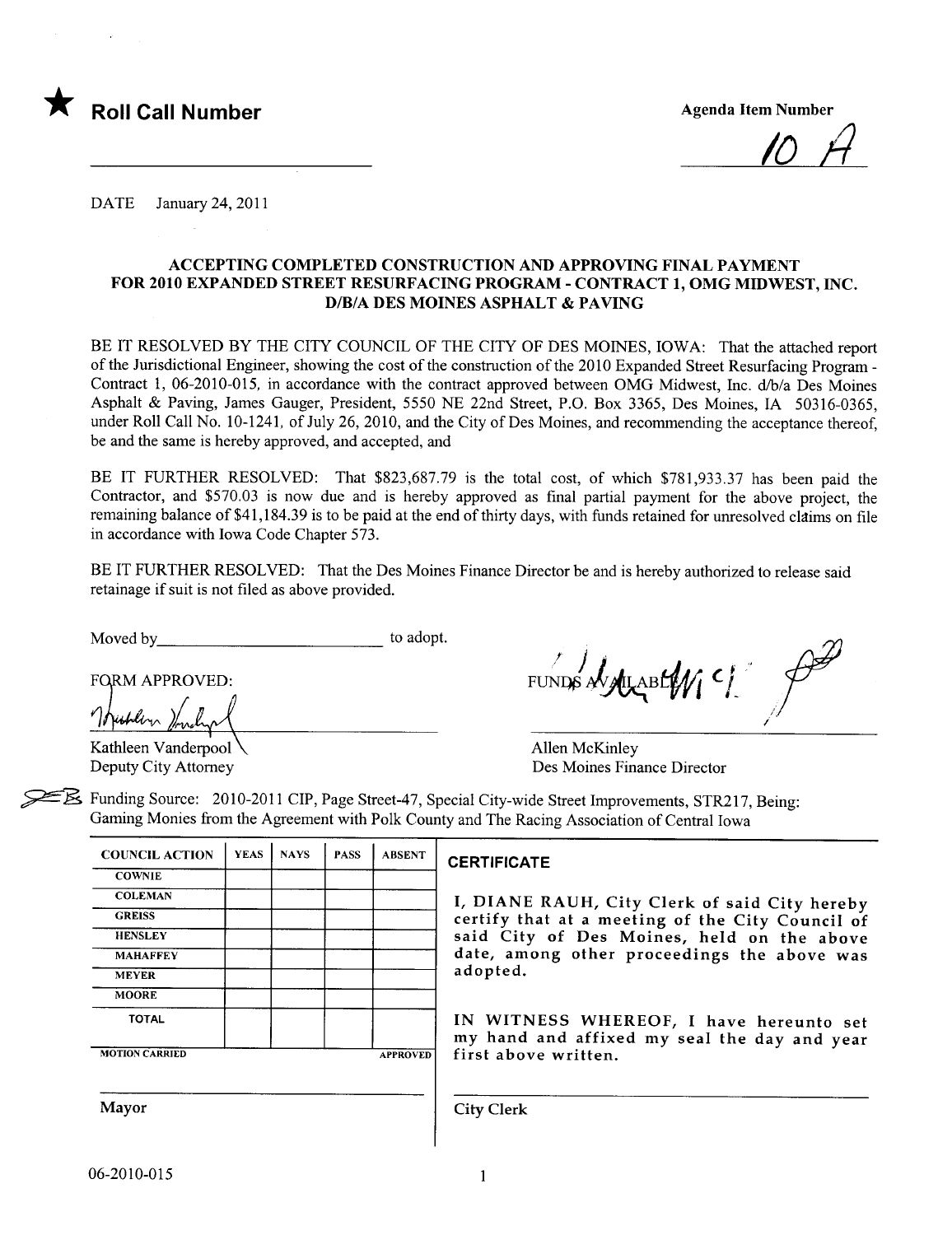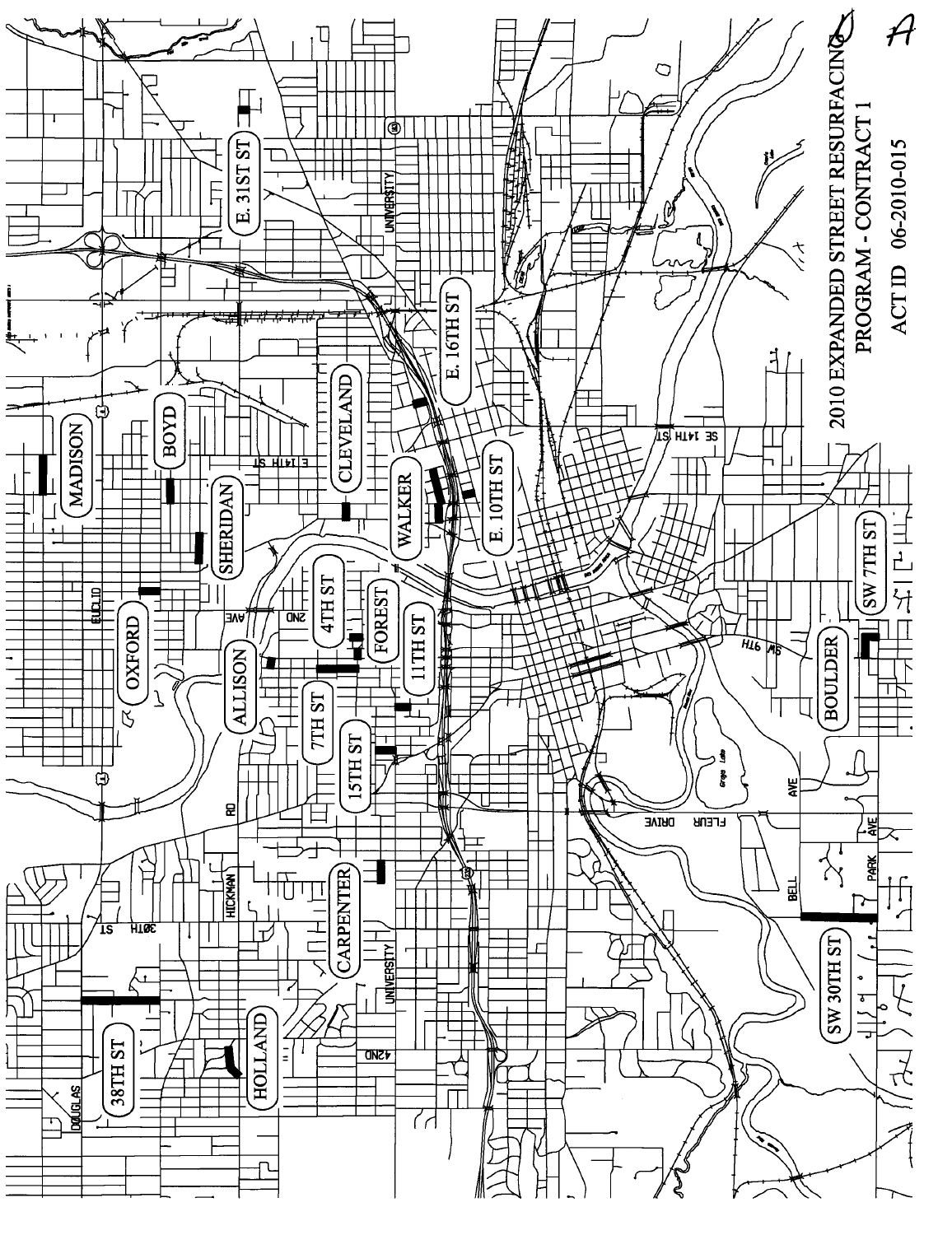### PROJECT SUMMARY

#### 2010 Exp. St. Resurfacing Prog.- Cont. 1 **Activity ID 06-2010-015**

On July 26, 2010, under Roll Call No.1 0-1241, the City Council awarded the contract for the above improvements to Des Moines Asphalt & Paving in the amount of \$817,066.25 to place new asphalt surfaces on City streets.

Tabulated below is a history of project change orders.

| Change<br>Order No. | <b>Description</b>                                                  | Initiated<br>$\mathbf{B}\mathbf{v}$ | Amount       |
|---------------------|---------------------------------------------------------------------|-------------------------------------|--------------|
|                     | Adjust contract item amounts to as-built quantities.                | Engineering                         | \$6,621.54   |
|                     | Replace drives. Trim trees. Clean manhole. Replace sensor<br>$\log$ |                                     |              |
|                     | <b>Original Contract Amount</b>                                     |                                     | \$817,066.25 |
|                     | <b>Total Change Orders</b>                                          |                                     | \$6,621.54   |
|                     | Percent of Change Orders to Original Contract                       |                                     | 0.81%        |
|                     | <b>Final Contract Amount</b>                                        |                                     | \$823,687.79 |

 $\overline{U}$  11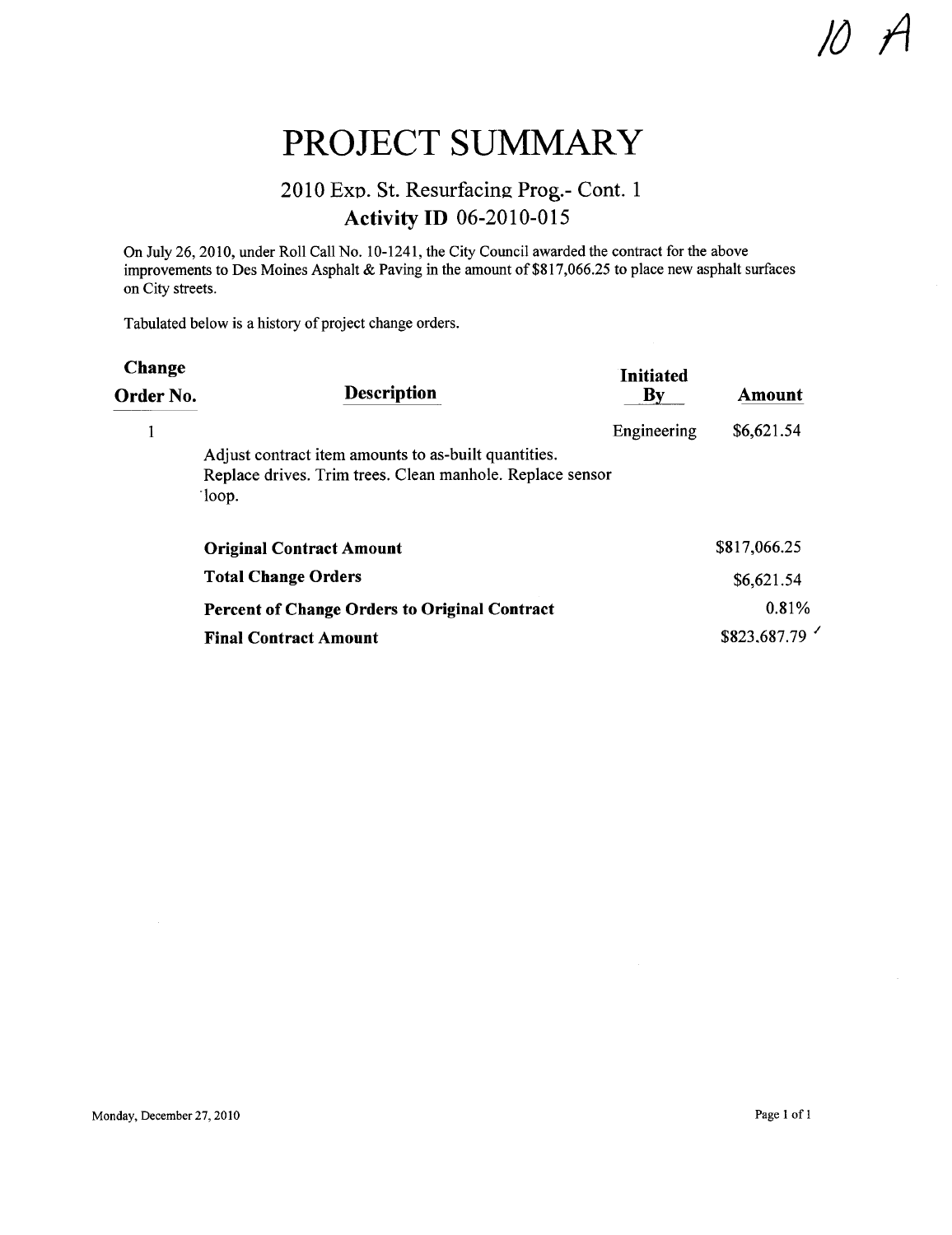January 24,2011

#### CERTIFICATION OF COMPLETION



#### AGENDA HEADING:

Accepting completed construction and approving final payment for the 2010 Expanded Street Resurfacing Program - Contract 1, OMG Midwest, Inc. d/b/a Des Moines Asphalt & Paving.

#### SYNOPSIS:

Approve the Jurisdictional Engineer's Certification of Completion, accept construction of said improvement, and authorize final payment to the contractor.

#### FISCAL IMPACT:

Amount: \$823,687.79 As-Built Contract Cost

Funding Source: 2010-2011 CIP, Page Street-47, Special City-wide Street Improvements, STR217, Being: Gaming Monies from the Agreement with Polk County and The Racing Association of Central Iowa

#### CERTIFICATION OF COMPLETION:

On July 26, 2010, under Roll Call No. 10-1241, the City Council awarded a contract to OMG Midwest, Inc. d/b/a Des Moines Asphalt & Paving, James Gauger, President, 5550 NE 22nd Street, P.O. Box 3365, Des Moines, IA 50316-0365 for the construction of the following improvement:

2010 Expanded Street Resurfacing Program - Contract 1,06-2010-015

The improvement includes scarification of existing streets, furnish and place Hot Mix Asphalt (HMA) and other incidental items in accordance with the contract documents, including Plan File Nos. 521-075/093 at the following locations in Des Moines, Iowa:

-4th Street from Forest Avenue to Orchard Avenue -7th Street from Forest Avenue to College Avenue -S.W. 7th Street from Boulder Avenue to Park Avenue -E. i Oth Street from Des Moines Street to Lyon Street -11th Street from Enos Avenue to University Avenue -15th Street from University Avenue to Carpenter Avenue -E. 16th Street from Maple Street to Walker Street -S.W. 30th Street from Bell Avenue to Park Avenue -E. 31st Street from John Patterson Drive to Guthrie Avenue -38th Street from Adams Avenue to Douglas Avenue -Allison Avenue from 6th Avenue to 7th Street -Boulder Avenue from S.W. 7th Street to S.W. 9th Street -Boyd Street from E. 9th Street from E. 13th Street -Carpenter Avenue from 25th Street to 27th Street -Cleveland A venue from Penn A venue to E. 9th Street -Forest Avenue from 5th Street to 6th Avenue -Holland Drive from Hickman Road to Maryland Pike -E. Madison Avenue from E. 10th Street to E. 14th Street -Oxford Street from E. Hull Avenue to Tiffn Avenue -E. Sheridan Avenue from North Union Street to Columbia Street -Walker Street from Penn Avenue to E. 9th Street -Walker Street from E. 9th Street to E. 12th Street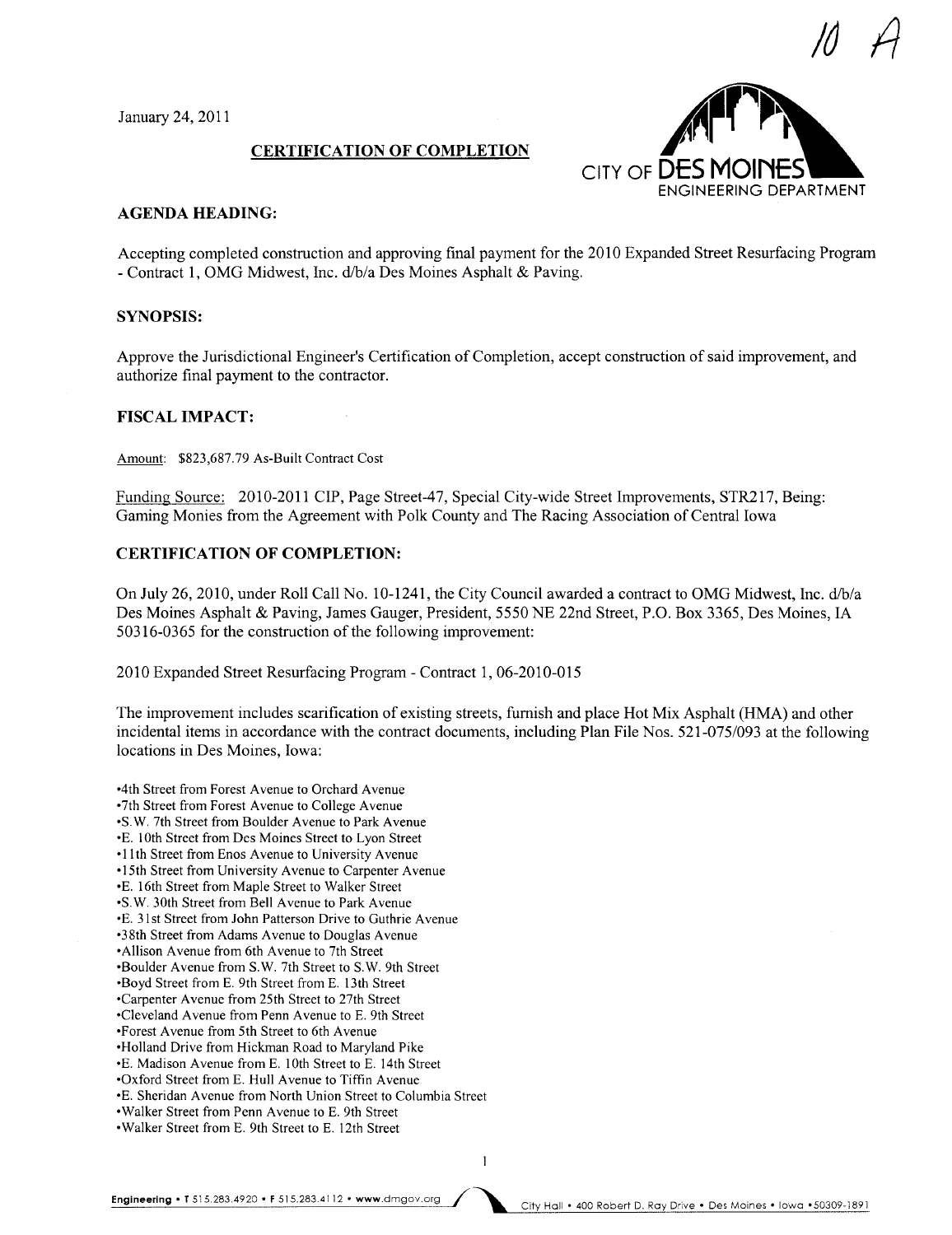I hereby certify that the construction of said 2010 Expanded Street Resurfacing Program - Contract 1, Activity ID 06-2010-015, has been completed in substantial compliance with the terms of said contract, and I hereby recommend that the work be accepted. The work commenced on August 11,2010, and was completed on January 13,2011.

I further certify that \$823,687.79 is the total cost of said improvement, of which \$781,933.37 has been paid the Contractor and \$570.03 is now due and is hereby approved as final partial payment for the above project, the remaining balance of \$41,184.39 is to be paid at the end of thirty days, with funds retained for unresolved claims on file in accordance with Iowa Code Chapter 573. The amount of completed work is shown on the attached Estimate of Construction Completed.

Dimela & Cooksey

Pamela S. Cooksey, P.E. Acting Des Moines City Engineer